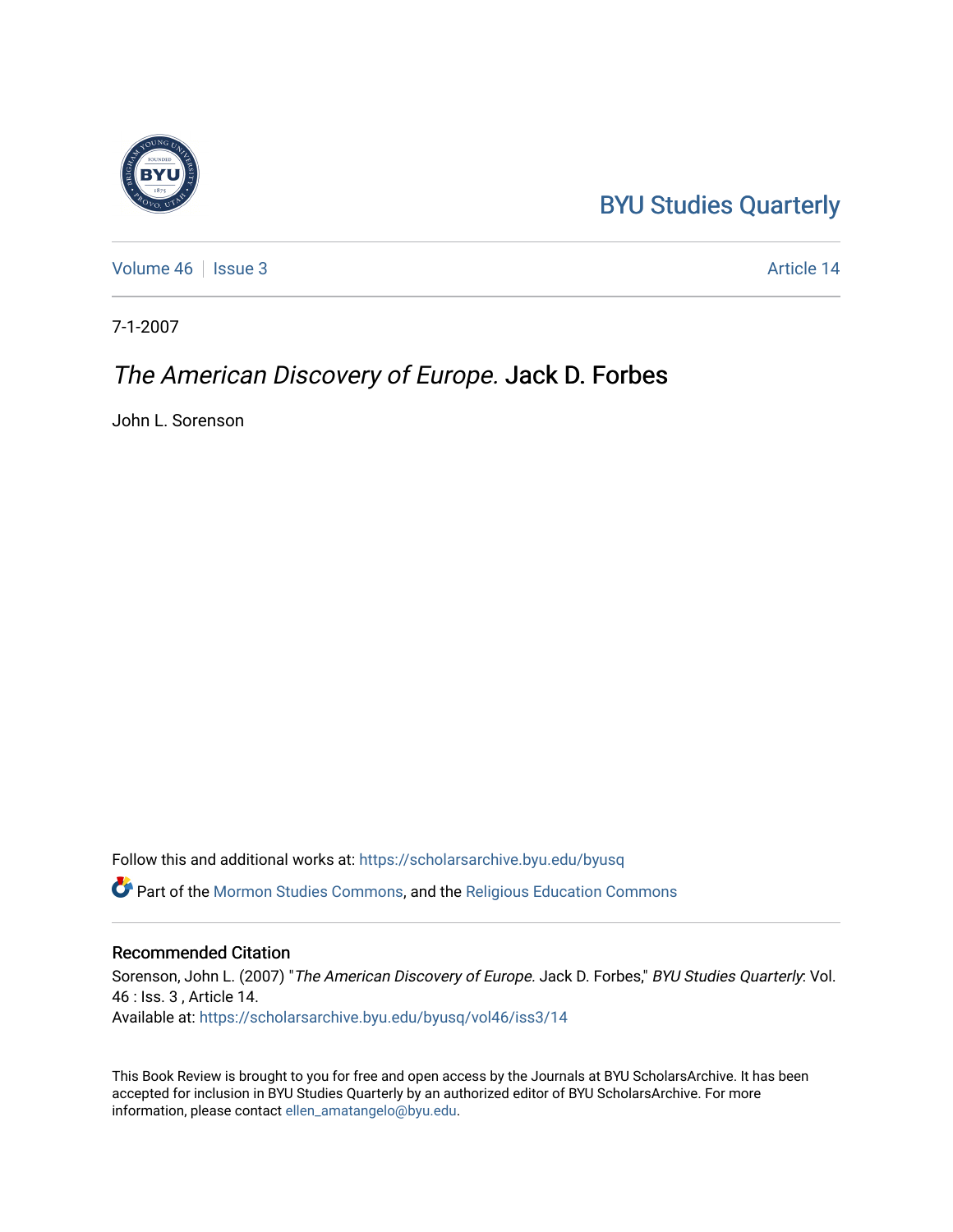## Sorenson: <em>The American Discovery of Europe.</em> Jack D. Forbes

Jack D. Forbes. *The American Discovery of Europe.* Urbana and Chicago: University of Illinois Press, 2007

Reviewed by John L. Sorenson

Jack D. Forbes, a scholar with Native American ancestry, has a long<br>publishing history treating neglected topics that involve Native Ameripublishing history treating neglected topics that involve Native Americans (whom he calls simply "Americans"). In *The American Discovery of Europe,* Forbes weaves facts from recondite sources into a surprising story of Amerindian voyagers who reached Europe before conventional history opens with Columbus's first voyage. He also documents the seizure by European slavers after 1492 of thousands of Americans who were carried to Europe and elsewhere.

Forbes makes a credible case that in about 1476 Columbus saw two people at Galway, Ireland, who had arrived by canoe from the West but whose language could not be understood. The man and woman were supposed to have come from "Cathay," that is, East Asia. Presumably, they were accidentally carried from North America aided by the Gulf Stream. This encounter confirmed for young Columbus that Cathay could be reached by sailing west across the North Atlantic. Forbes uses considerable information about little-known late medieval mapmaking in Europe to bolster his case. (Other scholars, such as Gavin Menzies, are also currently discovering other data showing that the Atlantic and lands beyond it were within the purview of cartographers of that era.)

A long chapter sketches a fairly detailed picture of native boatbuilding and navigation, mainly in the Caribbean area. Conventional scholarship has neglected the considerable information extant on these matters; it is to Forbes's credit that he draws attention to much of it. He acknowledges that much of the picture "must be reconstructed from the often fragmentary records left by early European observers or from archaeological and oral historical sources" (41).

Another chapter sheds light on relationships between the Inuit (Eskimo) people of Greenland and northeast North America and the Norse settlers there, especially on the kayaking skills shown by the former.

*BYU Studies 46, no. 3 (2007)* 185 Published by BYU ScholarsArchive, 2007